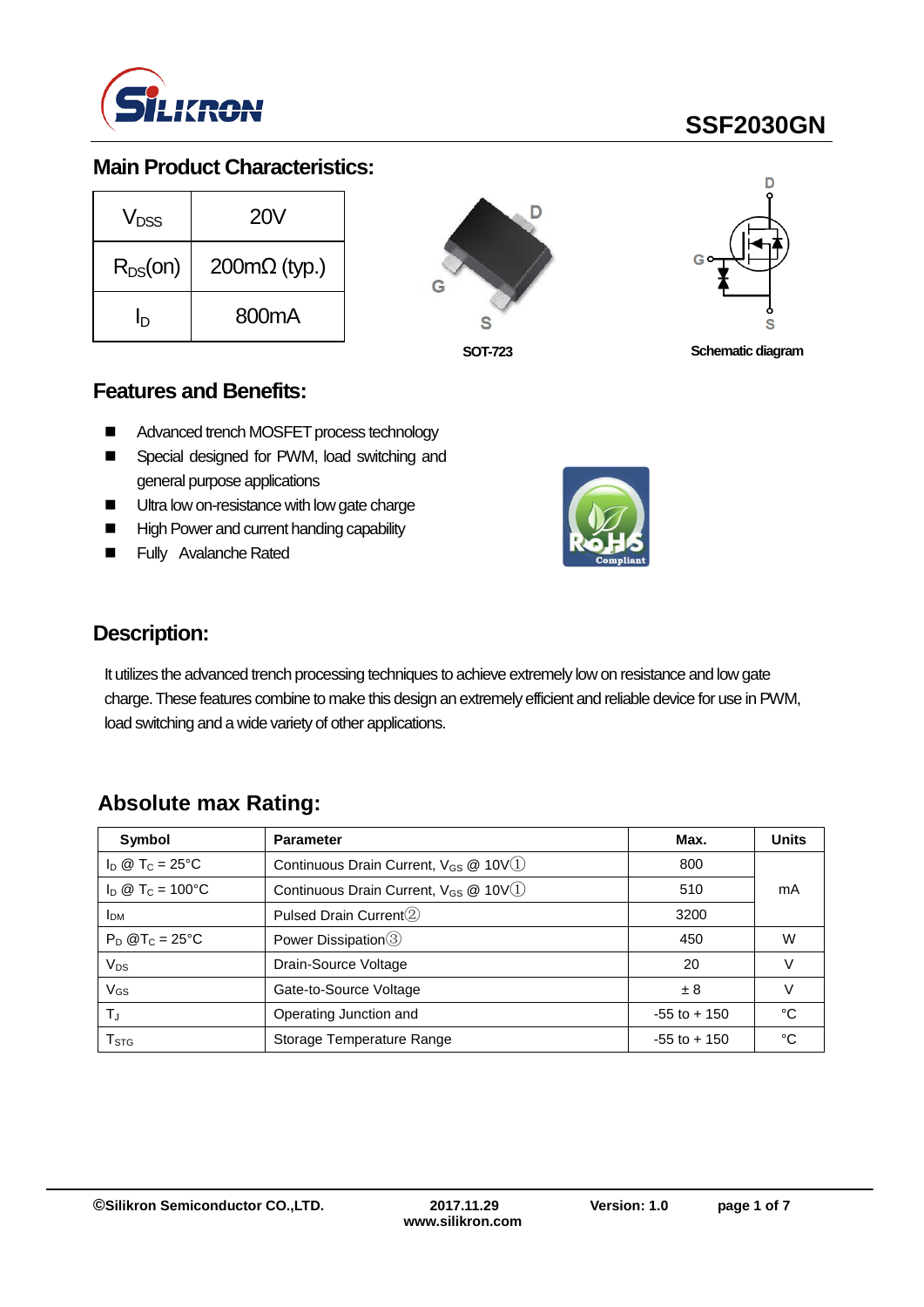

## **Thermal Resistance**

| <b>Symbol</b>    | <b>Characterizes</b>                                | Value | Unit           |
|------------------|-----------------------------------------------------|-------|----------------|
| Ҟ <sub>θJA</sub> | 10s<br>$\circledast$<br>Junction-to-ambient (t<br>╰ | 280   | $^{\circ}$ C/W |

## **Electrical Characterizes** @T<sub>A</sub>=25℃ unless otherwise specified

| Symbol                  | <b>Parameter</b>                     | Min. | Typ. | Max.           | <b>Units</b> | <b>Conditions</b>                     |
|-------------------------|--------------------------------------|------|------|----------------|--------------|---------------------------------------|
| <b>BV<sub>DSS</sub></b> | Drain-to-Source breakdown voltage    | 20   |      |                | $\vee$       | $V_{GS} = 0V$ , $I_D = 250 \mu A$     |
|                         | Static Drain-to-Source on-resistance |      | 200  | 300            | $m\Omega$    | $V_{GS} = 4.5V \cdot \ln = 0.5A$      |
|                         |                                      |      | 300  | 450            |              | $V_{GS} = 2.5 V, I_D = 0.4 A$         |
| $R_{DS(on)}$            |                                      |      | 500  | 700            |              | $V_{GS} = 1.8 V, I_D = 0.2 A$         |
|                         |                                      |      | 800  | 1200           |              | $V_{GS} = 1.5 V, I_D = 0.1 A$         |
|                         |                                      |      | 1200 | 2500           |              | $V_{GS} = 1.2 V I_D = 0.1 A$          |
| $V_{GS(th)}$            | Gate threshold voltage               | 0.3  | 0.5  | 0.85           | V            | $V_{DS} = V_{GS}$ , $I_D = 250 \mu A$ |
| $I_{\text{DSS}}$        | Drain-to-Source leakage current      |      |      | $\mathbf{1}$   | μA           | $V_{DS}$ = 20V, $V_{GS}$ = 0V         |
|                         | Gate-to-Source forward leakage       |      |      | 20             |              | $V_{GS} = 8V$                         |
| l <sub>GSS</sub>        | Gate-to-Source reverse leakage       |      |      | $-20$          | uA           | $V_{GS} = -8V$                        |
| $Q_{q}$                 | Total gate charge                    |      | 1    | 2              |              | $I_D = 0.5A$ ,                        |
| $Q_{gs}$                | Gate-to-Source charge                |      | 0.26 | 0.5            | nC           | $V_{DS}=10V$ ,                        |
| $Q_{gd}$                | Gate-to-Drain("Miller") charge       |      | 0.2  | 0.4            |              | $V_{GS} = 4.5V$                       |
| $t_{d(on)}$             | Turn-on delay time                   |      | 5    | 10             |              |                                       |
| $t_{r}$                 | Rise time                            |      | 3.5  | $\overline{7}$ |              | $V_{GS} = 4.5V$ , $V_{DS} = 10V$ ,    |
| $t_{d(\text{off})}$     | Turn-Off delay time                  |      | 14   | 28             | ns           | $RGEN=10\Omega$ , $ID=0.5A$           |
| $t_{\rm f}$             | Fall time                            |      | 6    | 12             |              |                                       |
| <b>Ciss</b>             | Input capacitance                    |      | 38   | 75             |              | $V_{DS}=10V$ ,                        |
| Coss                    | Output capacitance                   |      | 14   | 29             | pF           | $V_{GS}=$ 0V,                         |
| Crss                    | Reverse transfer capacitance         |      | 6    | 12             |              | $f=1$ MHZ                             |

## **Source-Drain Ratings and Characteristics**

| <b>Symbol</b>           | <b>Parameter</b>          | Min. | Typ. | Max. | <b>Units</b> | <b>Conditions</b>                          |
|-------------------------|---------------------------|------|------|------|--------------|--------------------------------------------|
| $\mathsf{I}_\mathsf{S}$ | Maximum Body-Diode        |      | 0.8  |      | A            | MOSFET symbo                               |
|                         | <b>Continuous Current</b> |      |      |      |              | showing<br>the                             |
| <b>I</b> <sub>SM</sub>  | Maximum Body-Diode Pulse  |      | 1.6  |      | A            | integral reverse                           |
|                         | Current                   |      |      |      |              | p-n junction diode.                        |
| Vsd                     | Diode Forward Voltage     |      |      |      | V            | $T_J = 25C$ , $I_S = 0.2A$ , $V_{GS} = 0V$ |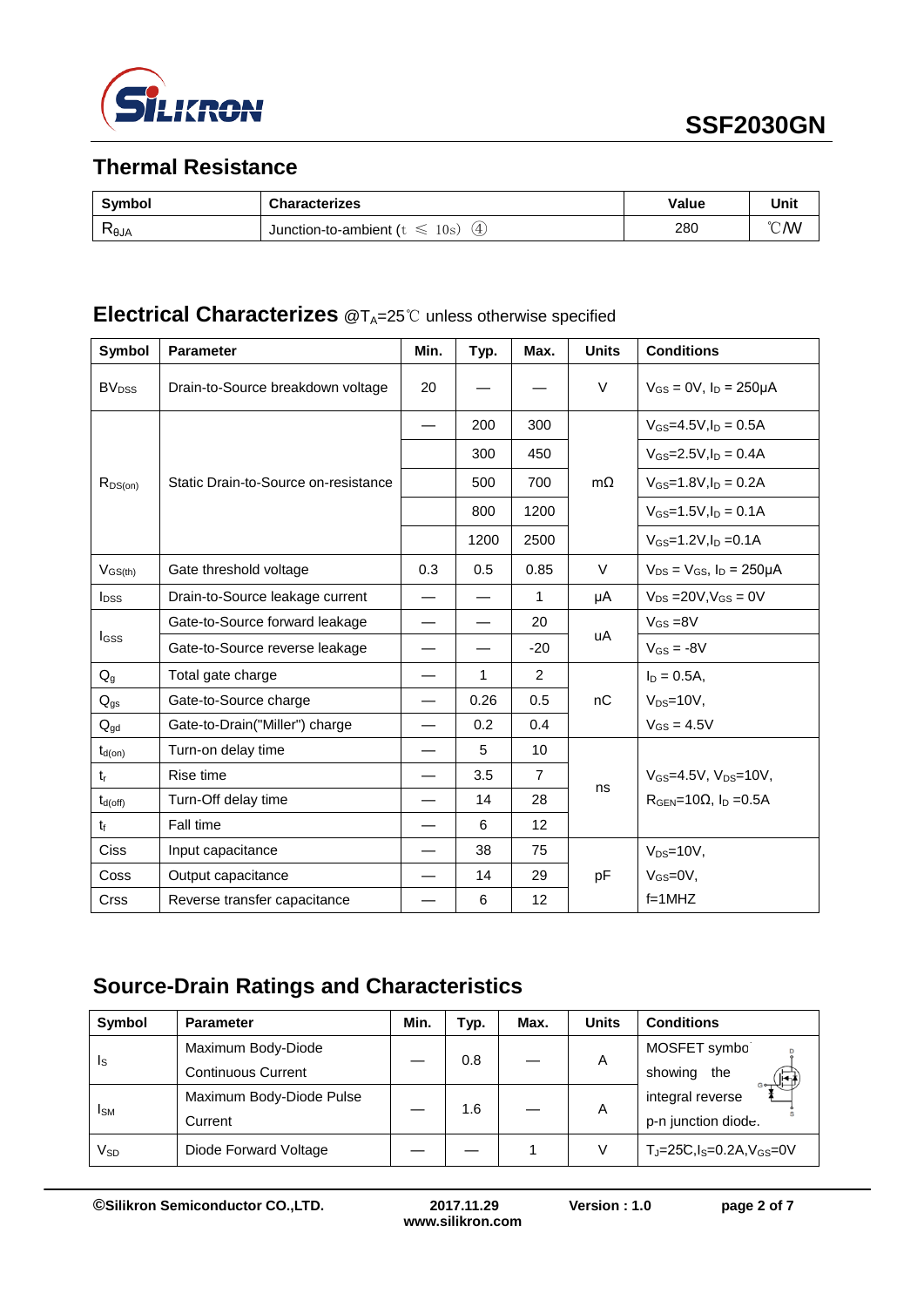

## **Test circuits and Wave forms**

#### **EAS Test Circuit:** Gate charge test circuit:





**Switching Time Test Circuit: Switching Waveforms:**





#### **Notes:**

- ①Calculated continuous current based on maximum allowable junction temperature.
- ②Repetitive rating; pulse width limited by max. junction temperature.
- $\circledR$ The power dissipation  $P_D$  is based on max. junction temperature, using junction-to-case thermal resistance.
- $\circledA$ The value of R<sub>θJA</sub> is measured with the device mounted on 1 in 2 FR-4 board with 2oz. Copper, in a still air environment with  $T_A = 25^{\circ}C$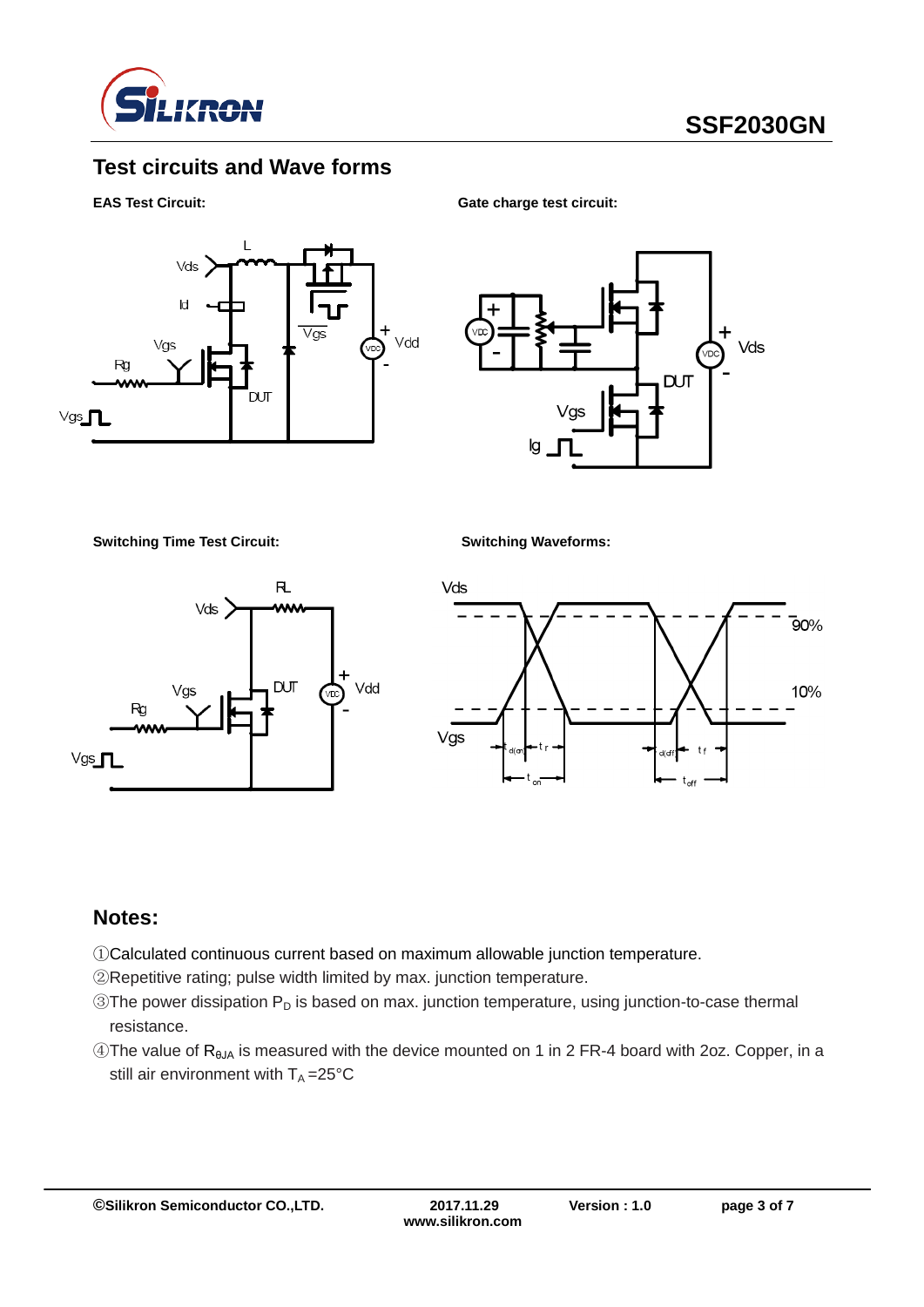

150



**Figure 1: Continuous Drain Current** 





**Figure 3. Normalized Vth Vs. T<sup>J</sup> Figure 4: Gate Charge Waveform**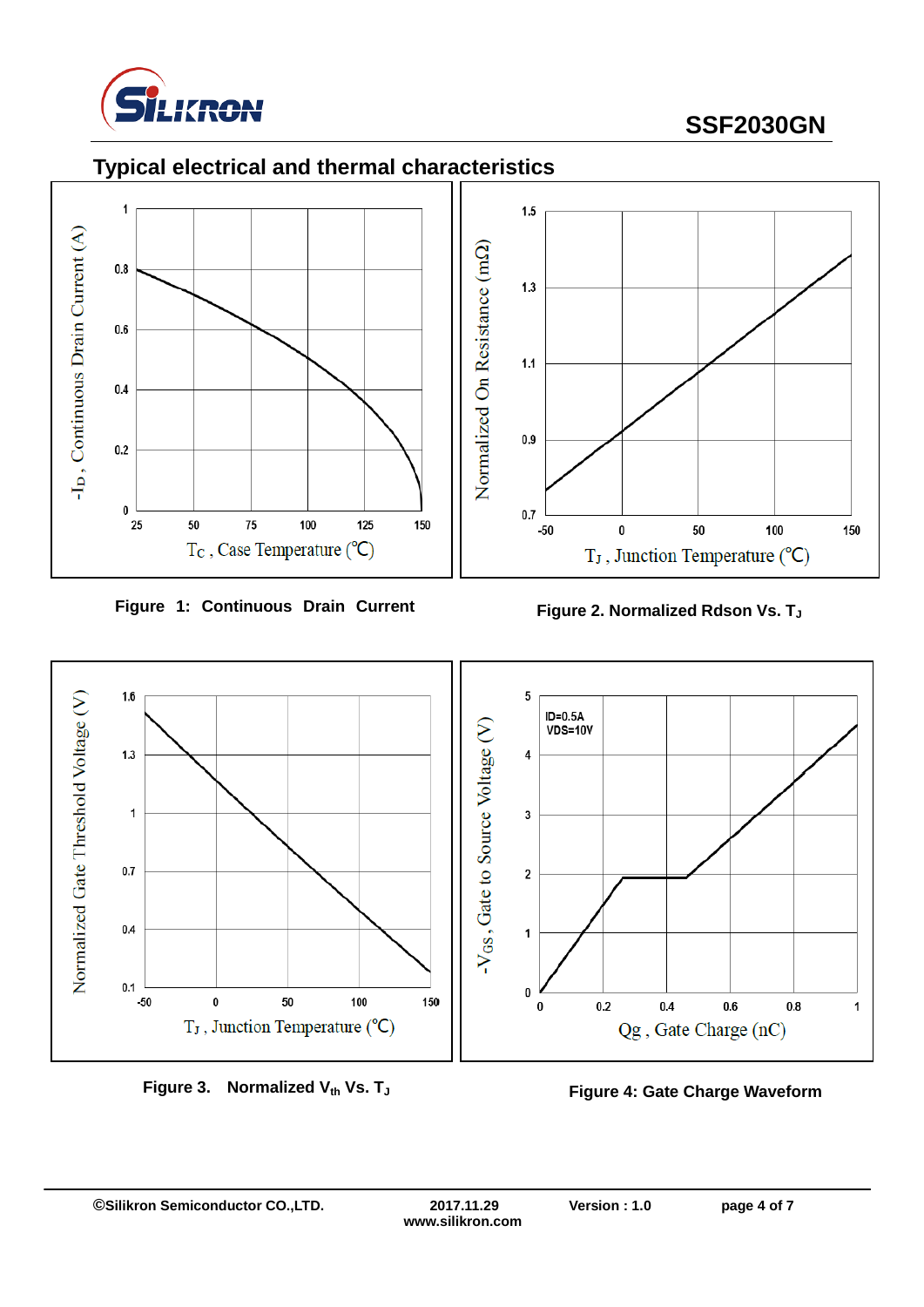



# **Typical electrical and thermal characteristics**

#### **Figure 5. Normalized Transient Response Figure 6. Maximum Safe Operation Area**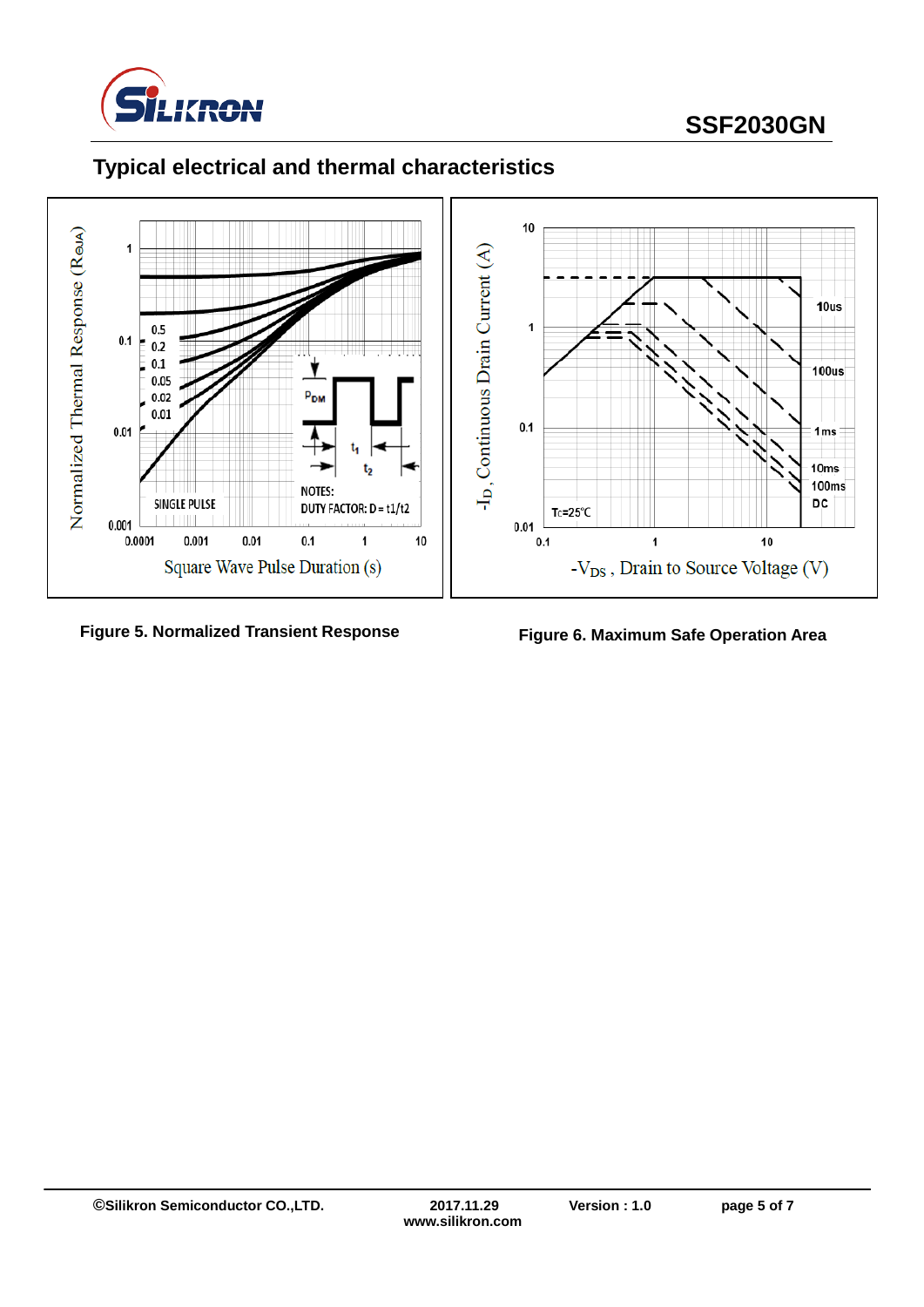

## **Mechanical Data**:

## **SOT-723:**





| <b>Symbol</b> |                           | <b>Dimensions In Millimeters</b> | <b>Dimensions In Inches</b> |            |  |
|---------------|---------------------------|----------------------------------|-----------------------------|------------|--|
|               | <b>MAX</b>                | <b>MIN</b>                       | <b>MAX</b>                  | <b>MIN</b> |  |
| $\mathbf{A}$  |                           | 0.4BSC                           | 0.016BSC                    |            |  |
| $\mathbf{A1}$ |                           | 0.8BSC                           |                             | 0.031BSC   |  |
| B             | 1.250                     | 1.150                            | 0.049                       | 0.045      |  |
| C             | 0.850                     | 0.750                            | 0.033                       | 0.030      |  |
| D             | 1.250                     | 1.150                            | 0.049                       | 0.045      |  |
| E             | 0.390                     | 0.370                            | 0.015                       | 0.015      |  |
| F             | 0.050                     | 0.000                            | 0.002                       | 0.000      |  |
| G             | 0.270                     | 0.220                            | 0.011                       | 0.009      |  |
| G1            | 0.220                     | 0.170                            | 0.009                       | 0.007      |  |
| $\bf H$       | 0.110                     | 0.009                            | 0.004                       | 0.000      |  |
| $\mathbf I$   | 13 <sup>°</sup>           | $9^\circ$                        | $13^\circ$                  | $9^\circ$  |  |
| L             | 0.250                     | 0.150                            | 0.010                       | 0.006      |  |
| J             | $7^\circ$<br>$11^{\circ}$ |                                  | $11^{\circ}$                | $7^\circ$  |  |

**©Silikron Semiconductor CO.,LTD. 2017.11.29 Version : 1.0 page 6 of 7**

**www.silikron.com**